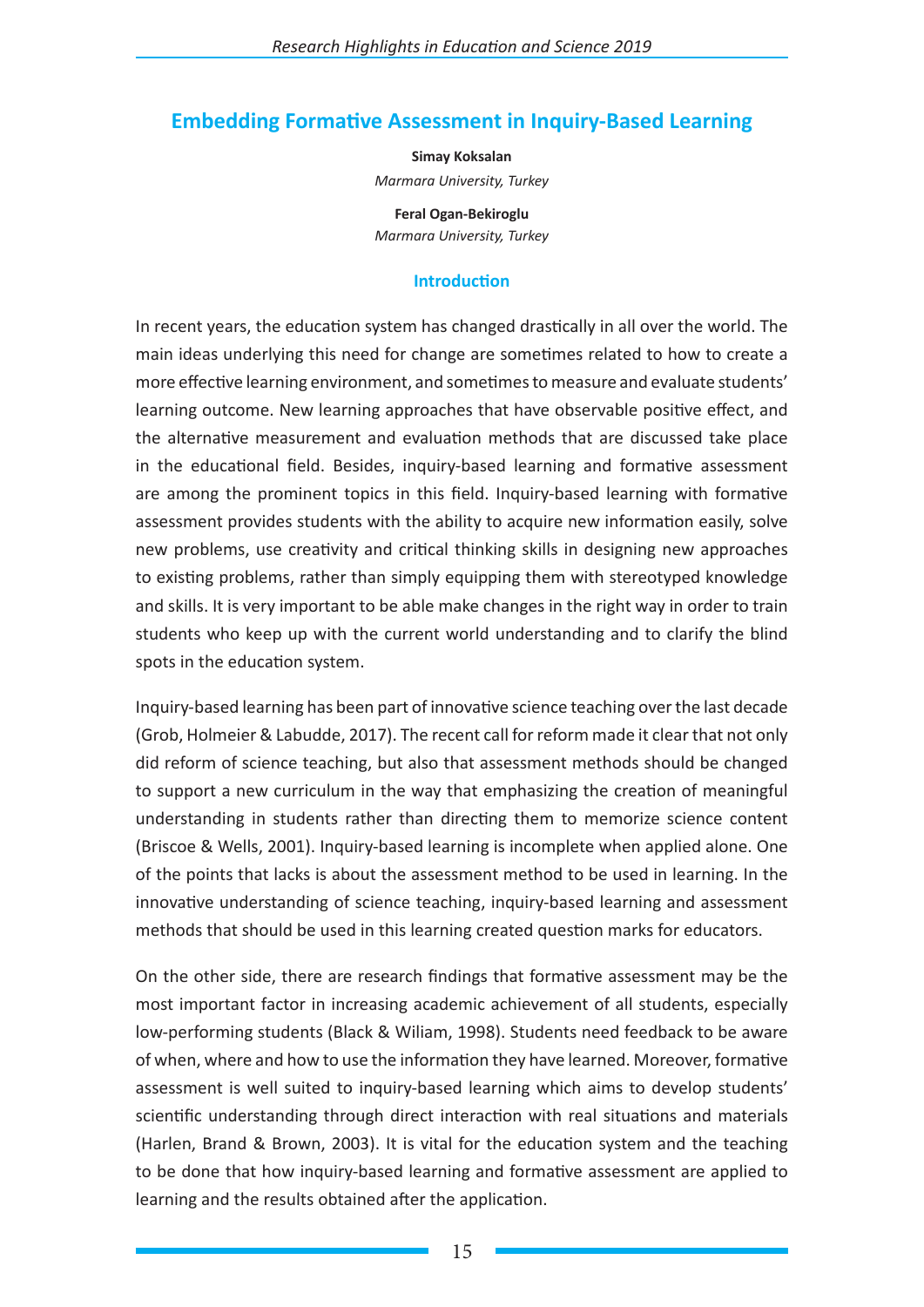### **Inquiry-Based Learning and Formative Assessment**

"If a single word had to be chosen to describe the goals of science educators during the 30-year period that began in the late 1950s, it would have to be INQUIRY." (DeBoer, 1991). Inquiry-based learning (IBL) has a long history since Socrates. John Dewey, an American educational reformer in the first half of the twentieth century, pointed out that traditional education, which is authoritarian and rigid, and a predetermined approach to knowledge are not sufficient to understand students' real experiences (Haury, 1993). Educator Joseph Schwab (1960, 1966) was effective in taking this view into science education. In a science course with inquiry-based learning, students formulate and answer their own questions through their own discoveries. Instead of assuming that there is a single answer to the problems of different students, inquiry-based learning allows individuals to solve them in different ways by taking advantage of their strengths (Haury, 1993). Students gain a deeper understanding when they discover what they ask, discuss and learn. When students discover the principles, they learn not only by memorizing them from any textbook, but also by understanding what is happening, how it is, and what is important. In fact, students need gradual inquiry to reach their research skills, understanding and where they can conduct their own investigations from start to finish. On this basis, there are many levels of inquiry that students can advance to and they have a deeper scientific thinking as the process progresses . Looking at the literature, Schwab treated the levels of inquiry-based learning in the same way (Abrams, Southerland & Silva, 2007). Four levels (confirmation, structured, guided, and open) were identified to be useful in classifying inquiry levels (Table 1). In the Level 0, confirmatory inquiry, students are given questions and methods and the results are known in advance. This stage is useful when the teacher's aim is to strengthen an already introduced idea. Its aim is to provide students with the experience of questioning or to provide students with a specific research skill, such as data collection and recording (Banchi & Bell, 2008). In the Level 1, structured inquiry, according to Colburn (2000), teachers provide students with procedures and materials as well as a practical problem for research, but do not inform them of the expected results. In the Level 2, guided inquiry, the teacher provides only the material and problem required for the research. Students develop their own procedures to solve the problem (Colburn, 2000). Guided inquiry provides opportunities for students to take more responsibility during the lesson (Lederman, 2009). In the Level 3, guided inquiry, this approach is similar to guided inquiry as well as formulating students' own problems to investigate. Open inquiry is in many ways the same as doing science (Colburn, 2000).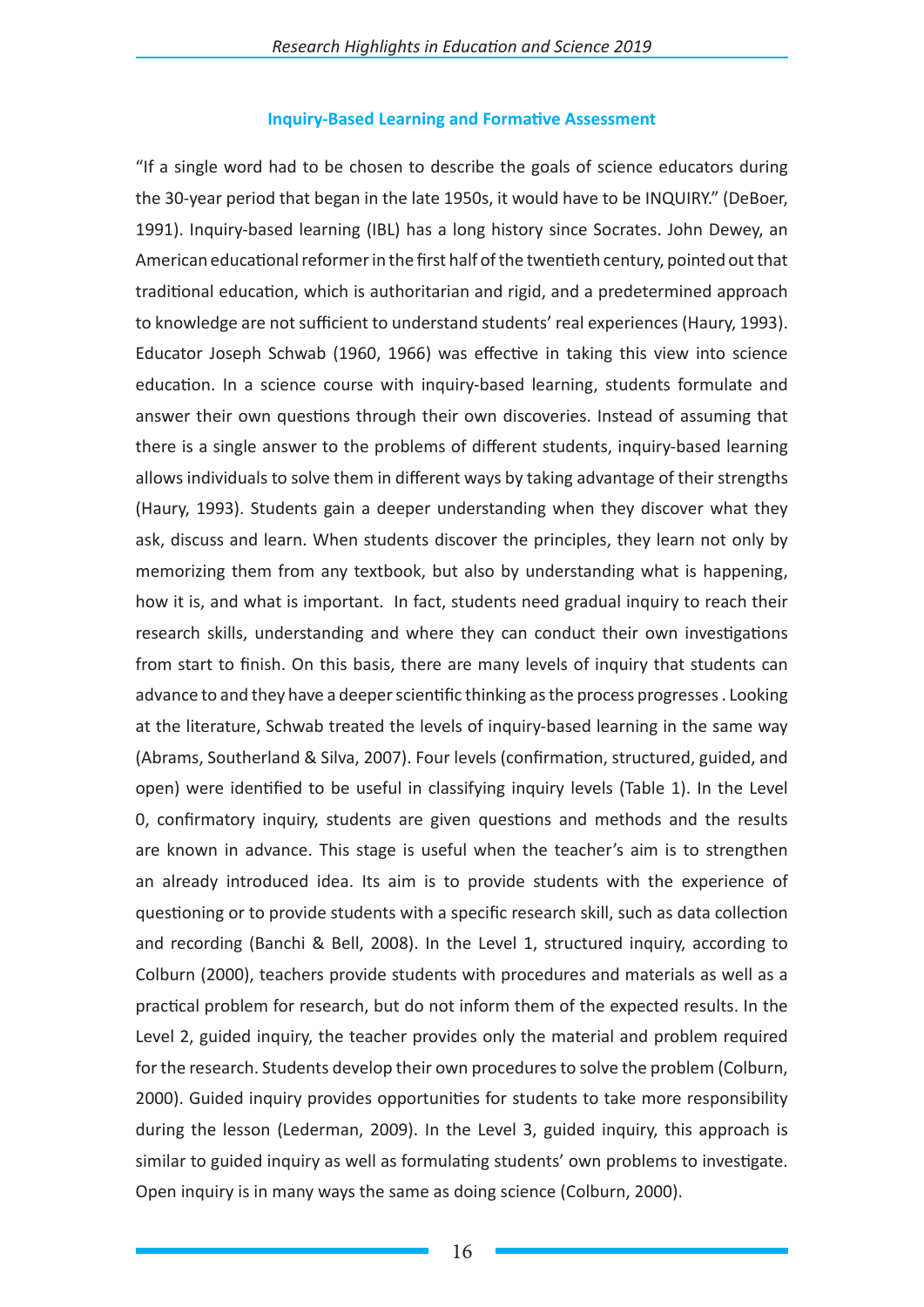|                           | Source of the question | Data collection methods | Interpretations of results |
|---------------------------|------------------------|-------------------------|----------------------------|
| Level 0<br>(Confirmation) | Given by teacher       | Given by teacher        | Given by teacher           |
| Level 1<br>(Structured)   | Given by teacher       | Given by teacher        | Open to student            |
| Level 2<br>(Guided)       | Given by teacher       | Open to student         | Open to student            |
| Level 3<br>(Open)         | Open to student        | Open to student         | Open to student            |

Table 1. *Schwab's Inquiry Levels*

 "Formative assessment is a process used by teachers and students during instruction that provides feedback to adjust ongoing teaching and learning to improve students' achievement of intended instructional outcomes." (McManus, 2008). Formative assessment is done to give feedback to the student and teacher about how well the subject has been taught and learned during teaching. The purpose of the formative assessment is to determine whether the students have reached their intended capacity and what adjustments should be made in teaching. Timely feedback to students on their conceptual learning levels and skills is a requirement of effective teaching, giving students problems to think about (Ogan-Bekiroglu, 2004). According to Yorke (2003), formative assessments may be "planned" and "unplanned". Planned formative assessments can be defined as assessments performed by referring to the assessment framework of a particular curriculum. It includes the student's necessary activities (what they need to do the work) and the evaluator's activities (evaluating the work and providing feedback for the student to learn). Unplanned formative assessments are those that occur during events but are not specifically envisaged in curriculum design. This type includes instant feedback on students' participation in a learning activity and comments on material drafts for inclusion in portfolios.

Black and Wiliam (1998) discovered that improved formative assessment, including self-assessment, was effective in improving the performance of students at the lowest level of performance. Formative assessment helps students understand the standards expected of them. When expressing expected standards, only curriculum objectives or learning expressions are often insufficient to convey the richness of that meaning.

Formative assessment can be conceptualized as consisting of five key strategies (Black & William, 2009; Clarke, 2001):

- 1. Clarifying and sharing learning intentions and criteria for success;
- 2. Engineering effective classroom discussions and other learning tasks that elicit evidence of student understanding;
- 3. Providing feedback that moves learners forward;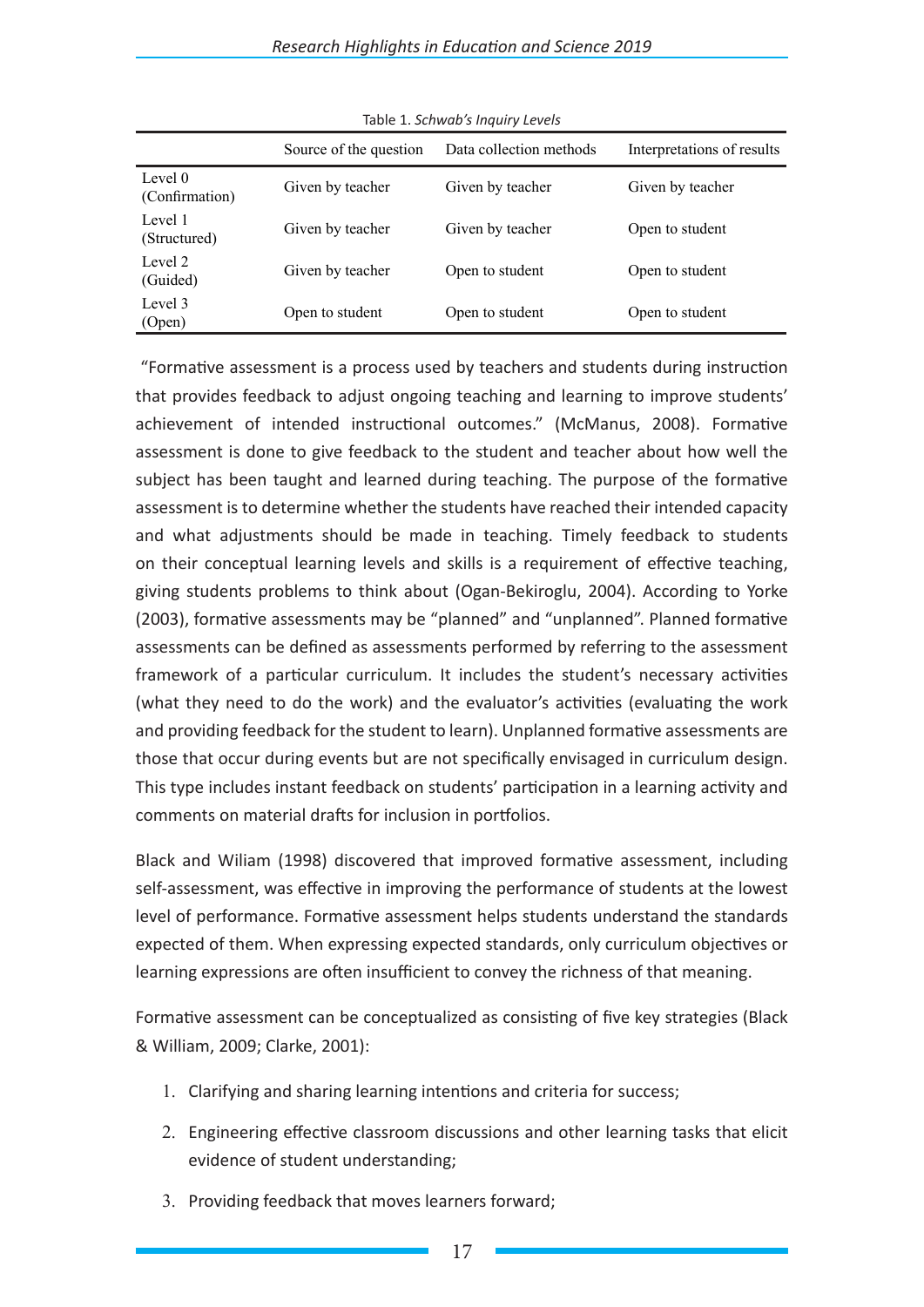- 4. Activating students as instructional resources for one another; and
- 5. Activating students as the owners of their own learning.

# **Integrating Formative Assessment into Inquiry-Based Learning**

Inquiry-based learning method was developed against traditional teaching methods which are based on students' memorization of the given information and whose failure is noticed (Bruner, 1961). The main specialty of this learning is to take care of the students' questions in the learning environment. In the inquiry-based learning method, students follow the same path as scientists while doing scientific research. National Research Council (NRC) (1996) identified the characteristics of the inquiry-based learning method as follows. These features;

- Be acquainted with scientific questions,
- Prioritizing the evidence that will explain or improve these questions,
- Students formulate explanations from the evidence for questions,
- Students' explanations reflect particularly scientific understanding evaluation in the light of alternative explanations,
- Students communicate and justify their explanations are suggested,
- • Students plan and manage the research.

In general, when the literature is examined, inquiry includes; open, immerse, explore, identify, gather, create, share and evaluation steps. According to NRC (2000), assessment for inquiry-based learning determines whether students can produce and explain their questions at the same time, develop possible explanations, whether they can design queries and use the data as evidence to support or reject their own explanations.

On the other hand, one of the effective ways to encourage students' learning is considered to be the use of formative assessment. Formative assessment has the purpose of assisting learning, and is also called "assessment for learning" by the Black et al. (2004). This assessment includes the steps which are that where learners and their teachers are searching for and interpreting evidence, where they are in learning, and how they should proceed in the best way to learn. Formative assessments can support improvements in instructional quality and that assessments are needed to both defining the task and assessing accurately what is learned in inquiry-based learning (Barron & Darling-Hammond, 2010).

The feedback given at the end of the instructions is thought to be late interventions for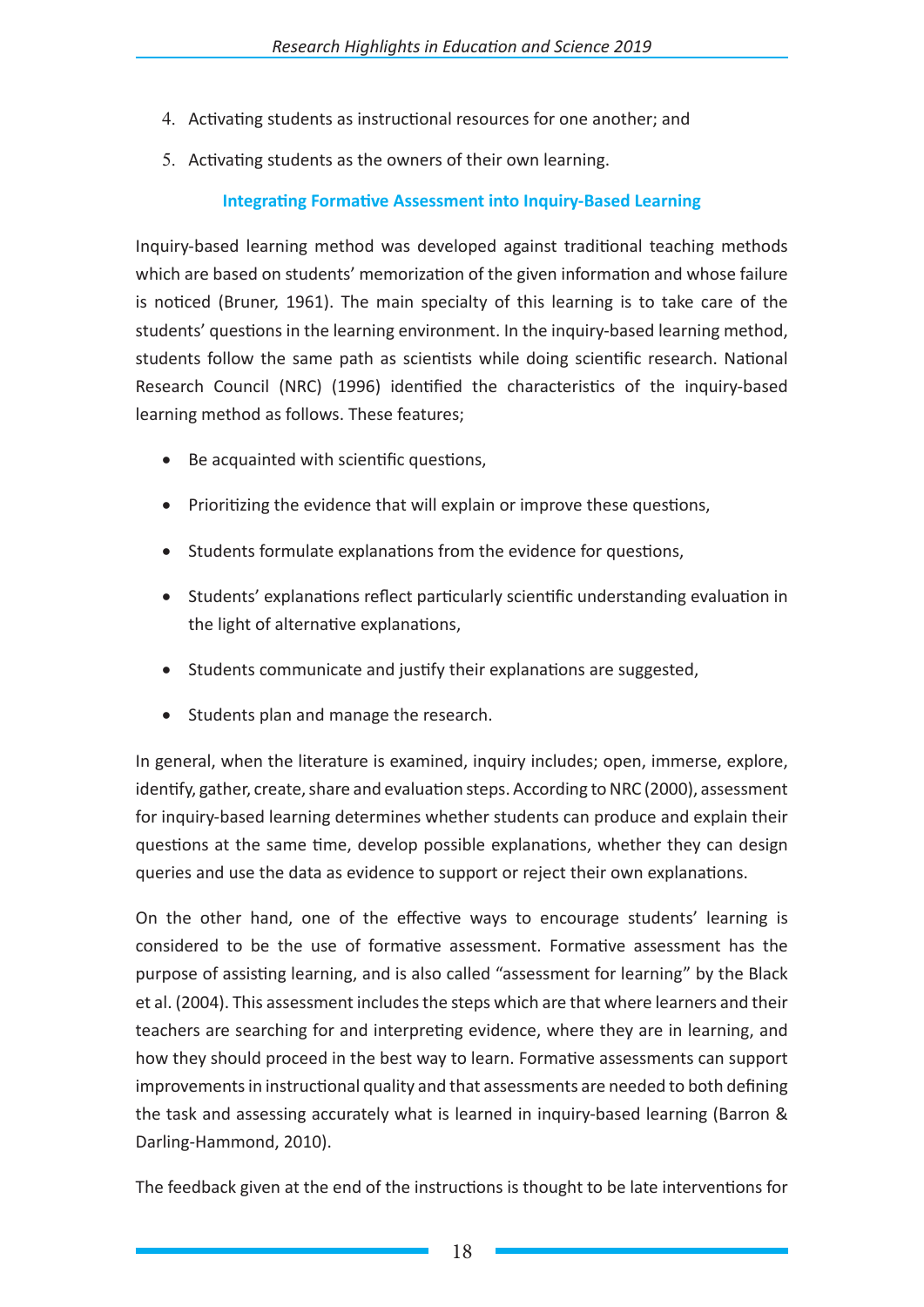students to learn. It is believed that continuous feedback, which is the main element of formative assessment, will continue and assist students in inquiry process. The principles of inquiry-based learning and formative assessment are in harmony with each other as shown in the Figure 1.



Figure 1. Relationship Between Inquiry Circle and Formative Assessment

Each color used in the diagram represents a different stage in the inquiry cycle. As is seen in the Figure 1 above, when talking about the relationship between inquiry-based instruction and formative assessment, it is seen that formative assessment can take place at every stage of inquiry-based learning. The inquiry cycle begins with the open phase; then immerse, explore, identify, gather, create, share and evaluation respectively. However, it is not possible to limit the inquiry cycle to these stages only. In some cases, the steps may be reduced and sometimes more detailed.

In an inquiry-based learning where formative assessment is not used, the assessment occurs at the end. It is not enough for students to make evaluations as the last stage. Measurement of students in the process has great importance for both themselves and their teachers to realize the stage of their learning and to make the necessary arrangements on time. For this reason, formative assessment is embedded in each stage of the inquiry. The formative assessment begins with revealing the evidence of learning and takes place in various ways, such as asking a question in some cases, letting the student comment on a relevant case, doing self-assessment or preparing research paper. If the evidence is sufficient, the next step is to proceed. If the evidence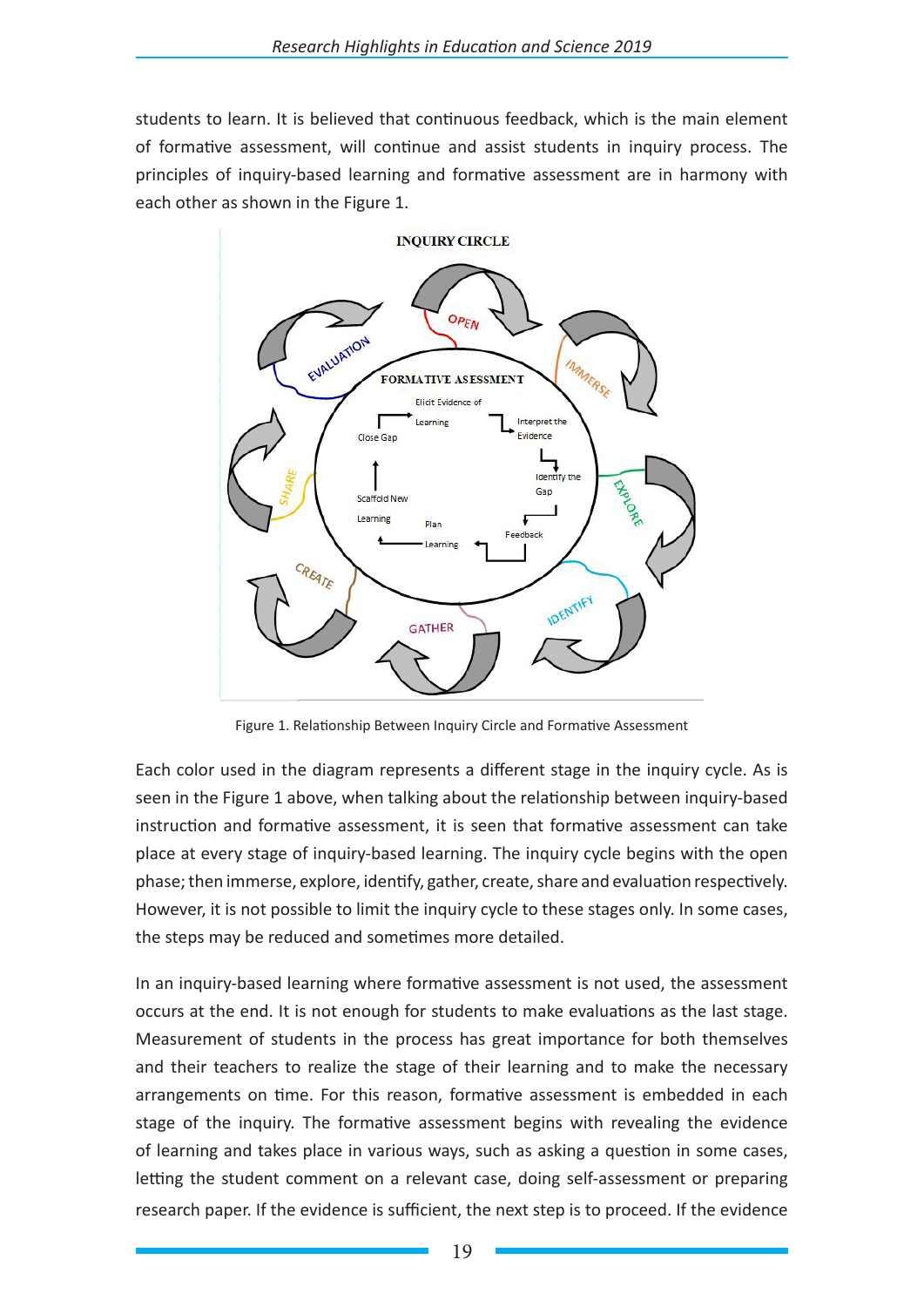obtained from the student is interpreted and defined as deficiency, then feedback is provided. In this case, both the student and the teacher have an idea of the current level of learning. If necessary, the teacher re-plans or changes learning. In some cases, the teacher defines new tasks to build new learning in the student. At the end of these processes, the aim is to eliminate the lack of students' knowledge.

A lesson plan template (Table 2) was prepared for learning, in which basic characteristics of the inquiry class, the components of inquiry-based learning, the stages in guided inquiry-based learning and formative assessment were taken into consideration. The original framework of lesson plan template was designed by Kuhlthau, Maniotes and Caspari (2012), and it was rearranged by the researcher by integrating formative assessments.

This lesson plan includes formative assessments in all steps (open, immerse, explore, identify, gather, create and share) that students follow. Therefore, evaluation step which is normally the last step of the inquiry circle, is not included in the lesson plan separately.

The purposes of the formative assessments (given in Table 2) in this inquiry-based learning template are;

- Open Step; to reveal whether students arouse curiosity or not
- Immerse Step; to measure whether students can make connections between subjects or not
- Explore Step; to realize how much students can get into the subject
- Identify Step; to measure whether students can form a research question or not
- Gather Step; to measure whether the students can gather the right information about the subject and how deep they can go
- Create Step; to measure students' ways of going to the results, their final results and objectives
- Gather Step; to measure how students acquire and transfer information in the process and how they compare their ideas with other ideas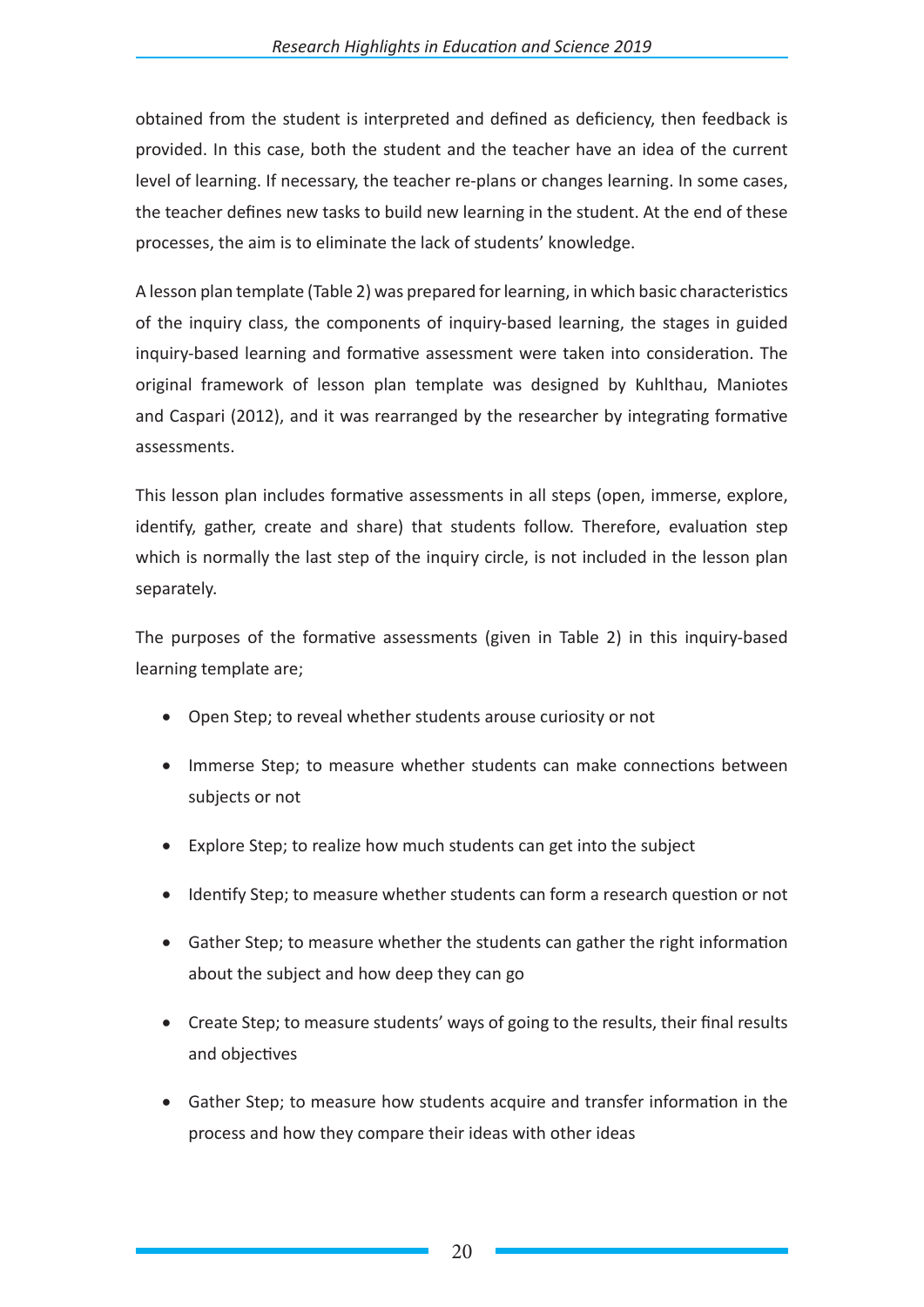| <b>Steps</b>   | <b>Definition</b>                                                                                                                                                          |  |  |
|----------------|----------------------------------------------------------------------------------------------------------------------------------------------------------------------------|--|--|
|                | Invitation to Inquiry, open minds, stimulate curiosity                                                                                                                     |  |  |
|                | <b>F.A.:</b> It is revealed whether the students are curious or not with formative<br>assessment                                                                           |  |  |
| <b>OPEN</b>    |                                                                                                                                                                            |  |  |
|                | Build background knowledge, connect to content, discover interesting<br>ideas                                                                                              |  |  |
|                | <b>F.A.:</b> It is measured whether students are able to make connections be-<br>tween subjects with formative assessment                                                  |  |  |
| IMMERSE        |                                                                                                                                                                            |  |  |
| $\blacksquare$ | Explore interesting ideas, look around, dip in                                                                                                                             |  |  |
| $\omega =$     | F.A.: It is measured whether students are involved in research with forma-<br>tive assessment                                                                              |  |  |
| <b>EXPLORE</b> |                                                                                                                                                                            |  |  |
|                | Pause and ponder, identify inquiry question, decide direction                                                                                                              |  |  |
|                | <b>F.A.:</b> Whether the students can formulate a research question and how<br>they follow a path is measured with formative assessment                                    |  |  |
| IDENTIFY       |                                                                                                                                                                            |  |  |
|                | Gather important information, go broad, go deep                                                                                                                            |  |  |
|                | F.A.: It is measured whether the students can gather the correct informa-<br>tion on the subject and how deep they are with formative assessment                           |  |  |
| GATHER         |                                                                                                                                                                            |  |  |
| <br>◉          | Reflect on learning, go beyond facts to make meaning, create to communi-<br>cate                                                                                           |  |  |
|                | <b>F.A.:</b> Students' ways of reaching the result, their results and achievements<br>are measured with formative assessment                                               |  |  |
| <b>CREATE</b>  |                                                                                                                                                                            |  |  |
|                | Learn from each other, share learning, tell your story                                                                                                                     |  |  |
|                | F.A.: Students' ways of acquiring and transferring information in the pro-<br>cess, and comparing their ideas with other ideas are measured with forma-<br>tive assessment |  |  |
| SHARE          |                                                                                                                                                                            |  |  |

### Table 2. A Lesson Plan Template for Formative Assessment in Inquiry-Based Learning Method

\***F. A.:** Formative Assessment

#### **References**

Abrams, E., Southerland, S., & Silva, P. (Ed.) (2007). *Inquiry in the classroom: Realities and opportunities.* IAP.

Banchi, H., & Bell, R. (2008). The many levels of inquiry. *Science and children*, *46*(2), 26.

Barron, B. & Darling-Hammond, L. (2010). Prospects and challenges for inquiry-based approaches to learning. In Dumont, H., Istance, D. & Benavides, F. (Eds.), *The nature of learning: Using research to inspire practice* (pp. 199–225). OECD Publishing.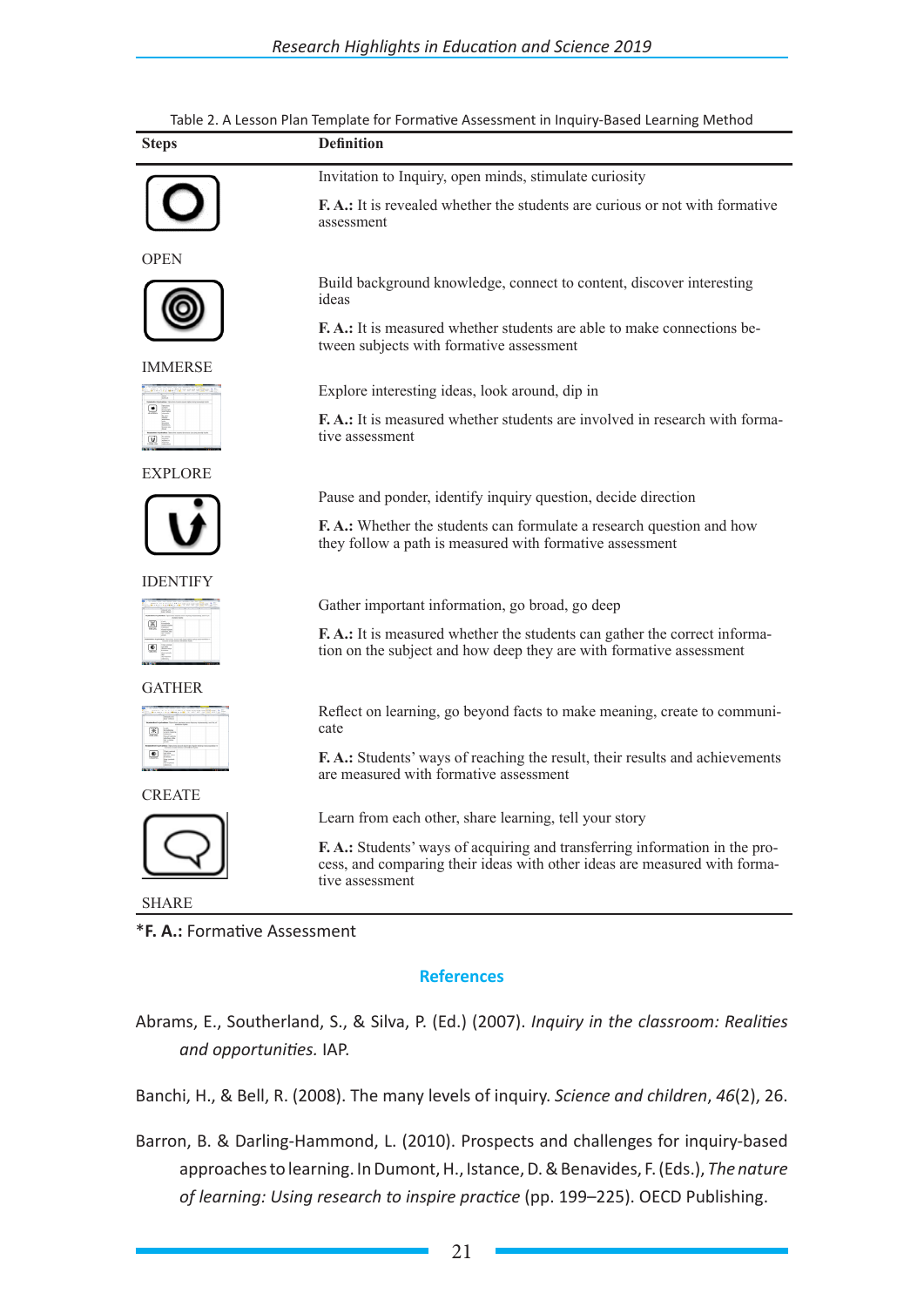- Black, P., & Wiliam, D. (1998). Assessment and classroom learning. *Assessment in Education: Principles, Policy & Practice*, *5*(1), 7-74.
- Black, P., & Wiliam, D. (2009). Developing the theory of formative assessment. *Educational Assessment, Evaluation and Accountability*. *21*(1), 5-31.
- Black, P., Harrison, C., Lee, C., Marshall, B., & Wiliam, D. (2004). Working inside the black box: Assessment for learning in the classroom. *Phi Delta Kappan*, *86*(1), 8-21.
- Briscoe, C. & Wells, E. (2001). Reforming primary science assessment practices: A case study of one teacher's professional development through action research. *Science Education*. *86*(3), 417–435.
- Bruner, J. S. (1961). "The act of discovery". *Harvard Educational Review*, *31*(1), 21–32.
- Clarke, S. (2001) *Unlocking formative assessment: Practical strategies for enhancing pupils' learning in the primary classroom*. London: Hodder & Stoughton.
- Colburn, A. (2000). An inquiry primer. *Science Scope*. *23*(6), 42-45.
- DeBoer, G. E. (1991). *A history of ideas in science education*. New York: Teachers College Press.
- Grob, R., Holmeier, M., & Labudde, P. (2017). Formative assessment to support students' competences in inquiry-based science education. *Interdisciplinary Journal of Problem-Based Learning*, *11*(2). http://dx.doi.org/10.7771/15415015.1673
- Harlen, W., Brand, J., & Brown, R. (2003). *Enhancing inquiry through formative assessment*. San Francisco, CA: Exploratorium.
- Haury, D.L. (1993). Teaching science through inquiry. *ERIC/CSMEE Digest*. ED359048.
- Kuhlthau, C. C., Maniotes, L. M., & Caspari, A. K. (2012). *Guided inquiry design: A framework for inquiry in your school.* Santa Barbara, California: Libraries Unlimited.
- Lederman, J. S. (2009). Teaching scientific inquiry: Exploration, directed, guided, and opened-ended levels. In *National geographic science: Best practices and research base* (pp. 8–20). Hapton-Brown Publishers.
- McManus, S., Ed. (2008). *Attributes of effective formative assessment*. Washington, DC: Council of Chief State School Officers.
- National Research Council. (1996). National science education standards. Washington, D.C.: National Academy Press.

National Research Council. (2000). Inquiry and the National Science Education Standards: